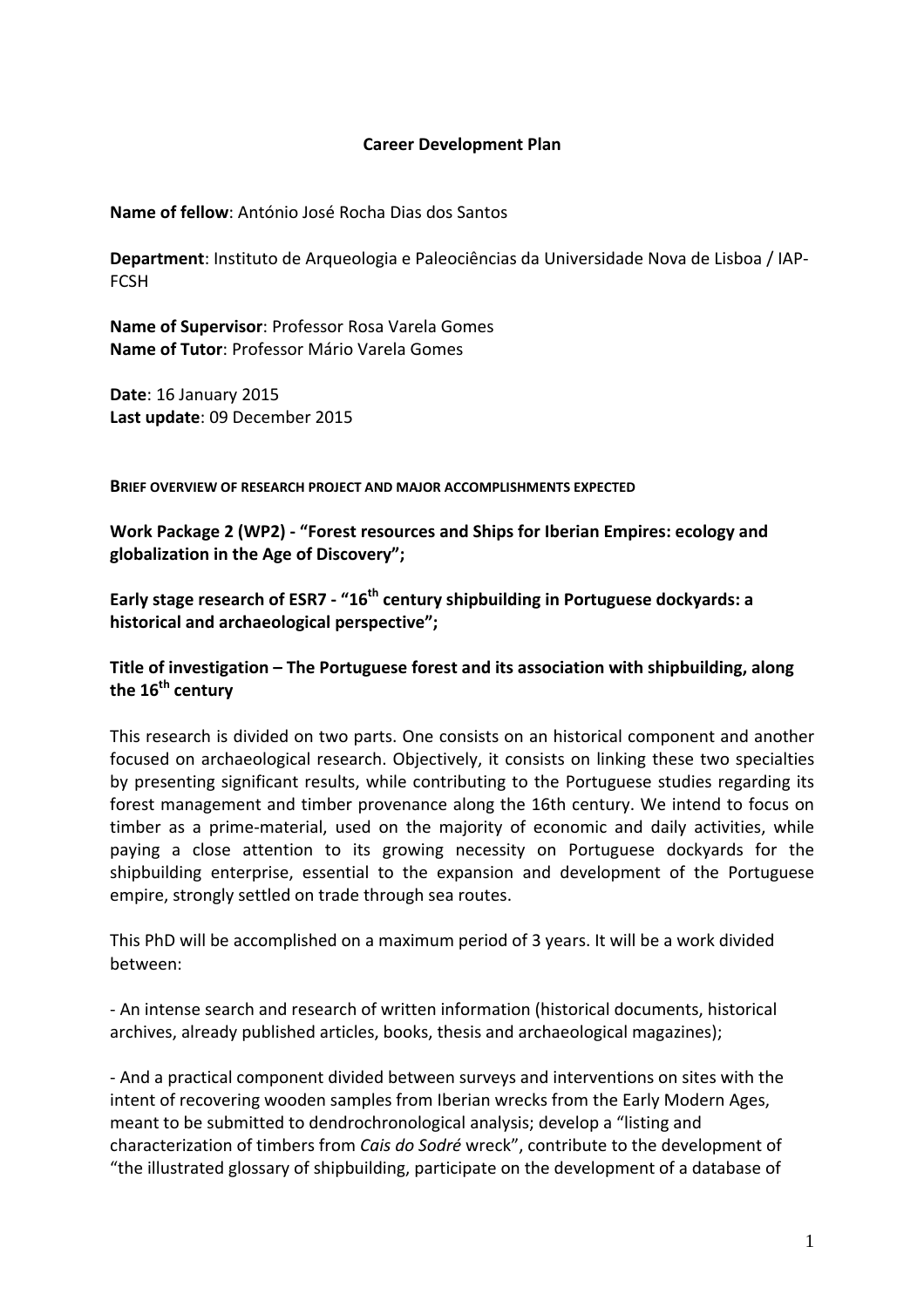Iberian Shipwrecks; possibly create a GIS file regarding the timber provenance of Portugal and (also if possible and necessary) the 3D reproduction of *cais do sodré* timbers through RHINO software;

## **The main goals consist on:**

- − Compiling data from written sources regarding forests, policies, forest management and timber trade;
- − Compiling data from written sources regarding Portuguese shipbuilding during the  $16^{\text{th}}$  century:
- − Gather information from known Portuguese shipwrecks;
- − Recovery of wooden samples from relevant Portuguese and Spanish shipwrecks;
- − Contribute to a database of Iberian shipwrecks;
- − Contribute to "a ship in parts illustrated glossary";
- − Develop a "listing and characterization of timbers from *Cais do Sodré* wreck";
- − To participate in every workshop, campaign, conference and network meeting organized by the ForSEAproject;
- − To synthesize results and assess best practices;

#### **LONG‐TERM CAREER OBJECTIVES (over 5 years):**

### 1. **Goals**

To finish this PhD through Faculdade de Ciências Sociais e Humanas da Universidade Nova de Lisboa (FCSH‐UNL) and apply to a post‐Doctoral opportunity (within ForSEAdiscovery project, possibly ForSEAdiscovery II) with the intent of developing skills, research and curriculum regarding Iberian shipbuilding, forest management and underwater interventuions during the Early Modern Age.

### 2. **What further research activity or other training is needed to attain these goals?**

- ‐ To improve software skills such as GIS, RHINO and FARO‐arm (as it happened during the timber recording campaign in Esposende during August 2015 and the workshop that took place in Madrid during October 2015. Hopefully, during the Lampeter seccondment this skills with develop further more);
- ‐ Possibly develop studies on Palaeography ‐ analysis of historical documents (no priority has been given to this training due to the lack of sufficient recovered documents on Portuguese archives);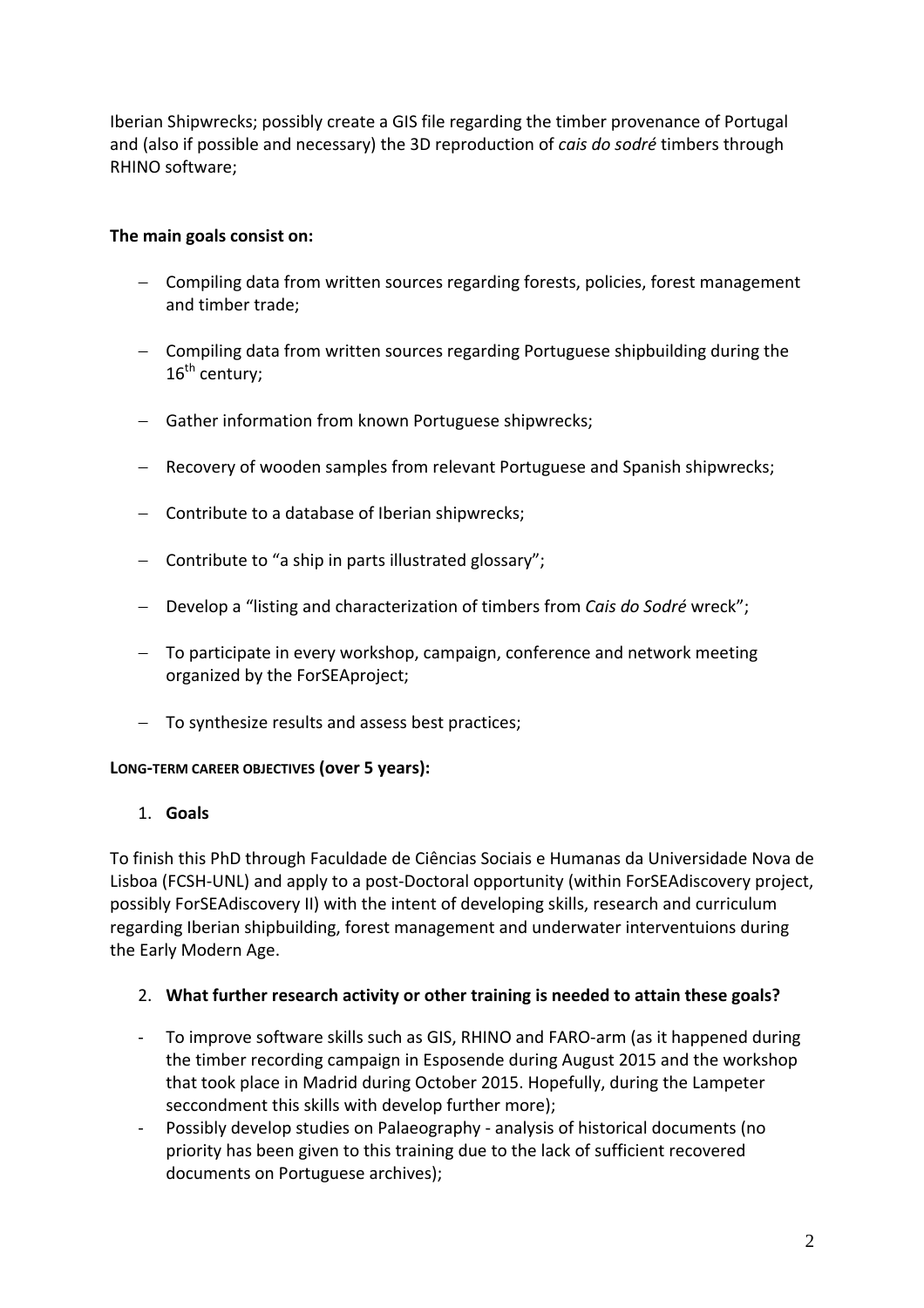‐ Improve diving skills within our team ‐ WP2 (as it happened during the HSE diving course that took place in Portsmouth during March/April 2015, during the underwater campaign that took place in Galicia during June 2015 and the future interventions being planned at the moment for 2016);

### **SHORT‐TERM OBJECTIVES (1‐2 years):**

### **1. Research results**

‐ Submit the Research Proposal Plan to my coordinator and tutor (Professor Rosa Varela Gomes and Professor Mário Varela Gomes) together with our Work Package 2 coordinator, Professor Nigel Nayling and our project director Professor Ana Crespo Solana;

‐ Develop the research regarding forest administration in Portugal and European timber provenance while associated with shipbuilding on Portuguese dockyards (accomplished in part. More work required along 2016);

‐ Develop an illustrated glossary of a ship in parts, with technical nomenclature in three languages - English, Portuguese and Spanish (achieved during November and December 2015 in Lampeter with the coordination of Professor Nigel Nayling);

‐ Develop a database regarding the known Iberian shipwrecks from the early modern ages;

‐ Record timbers belonging to a Portuguese wreck ‐ the *"Cais do Sodré",* in Lisbon (during February and March 2016 under the coordination of Professor Nigel Nayling);

‐ To attend all mandatory seminars and submit the required essays on time – so far, all approved with 17 points in 20 (Portuguese evaluation system);

‐ To deliver and defend my PHD proposal in October 2015, successfully approved with 17 points in 20;

### o **Anticipated publications:**

‐ It is intended to publish every given conference along this PHD, together with some articles and ForSEAdiscovery blog entries.

### o **Anticipated conference, workshop attendance, courses, and /or seminar presentations:**

It is expected to attend and/or present results on international conferences such as:

- IKUWA V, Cartagena, between the  $15<sup>th</sup>$  and  $19<sup>th</sup>$  of October 2014,

- In Poseidon's Real XX, Nuremberg, between the  $16<sup>th</sup>$  and 22<sup>nd</sup> of March 2015 (with a published article together with my fellow member Koldo Trapaga Monchet),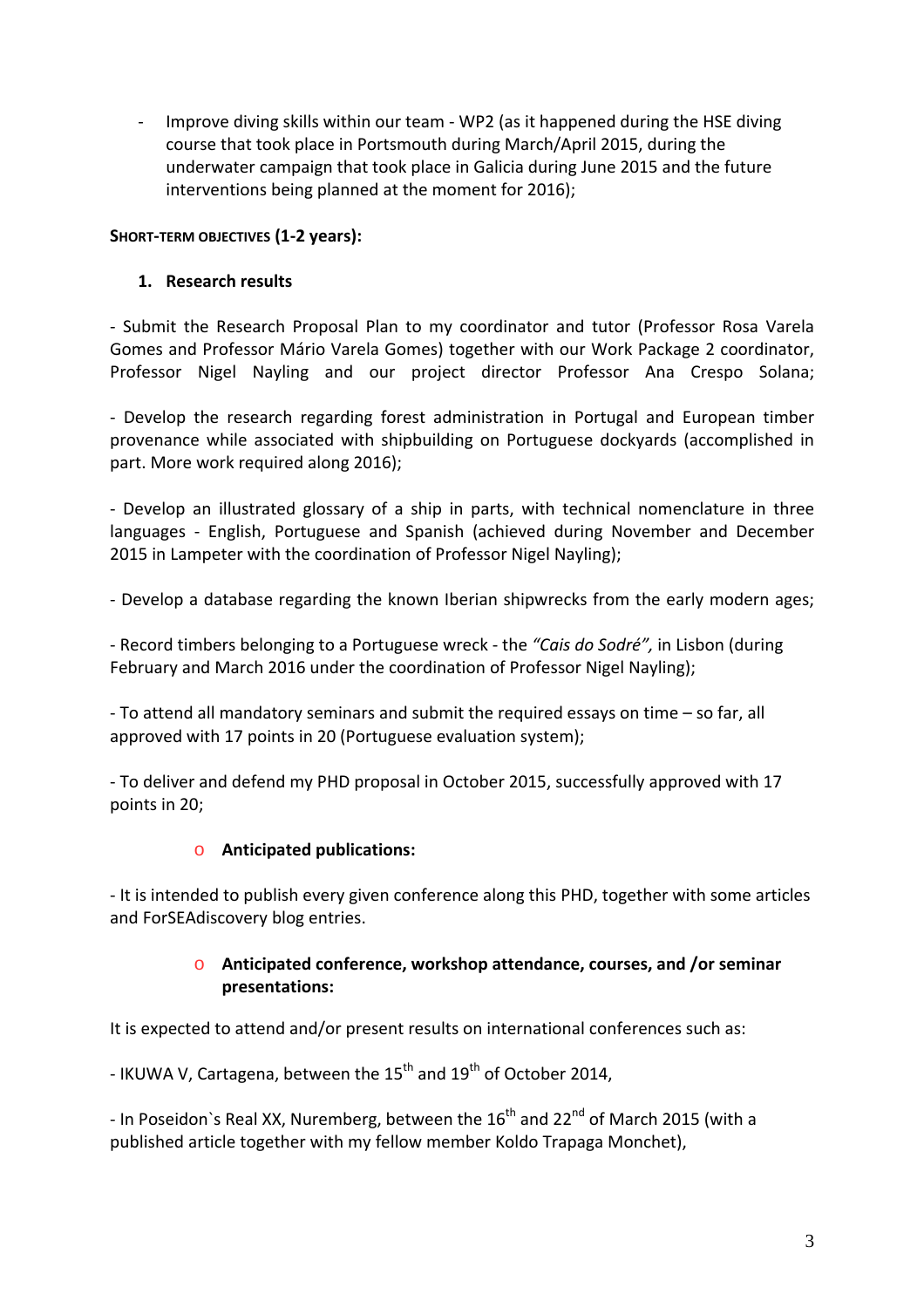- ISBSA 14, Gdansk, between the  $21^{st}$  and the  $25^{th}$  of September 2015,

‐ IKUWA VI, Australia, December 2016 (with the objective of presenting and publishing an article);

‐ To prepare and submit some articles within the ForSEAdiscovery blog;

‐ To publish an article associated with the network meeting that took place in Lisbon during November 2015;

It is expected to attend the workshops organized within the FoeSEAdiscovery Project such as:

- ‐ Madrid on January 2015,
- ‐ Groningen on May 2015,
- ‐ Madrid on October 2015,
- ‐ Wageningen on December 2015;

It is expected to attend the network meetings within the ForSEAdiscovery Project such as:

- ‐ Lisbon on November 2014,
- ‐ Porto on February 2015,
- ‐ Madrid on December 2015;
- ‐ December 2015,
	- **2. Research Skills and techniques:**

#### o **Training in specific new areas, or technical expertise etc:**

- ‐ Improve skills on computer software (Rhino, GIS and FARO‐arm);
- ‐ Improve skills on timber recording techniques;
- ‐ Improve skills in scuba diving within our team (WP2);
- ‐ Attendance on a shipbuilding workshop in Madrid, by Professor Filipe Castro;
- ‐ Attendance on a historical documents workshop in Madrid, by Professor Jan Willen;

‐ Attendance on a GIS and RHINO workshop in Madrid, be Professor Toby Jones and Professor Jemma Bezant;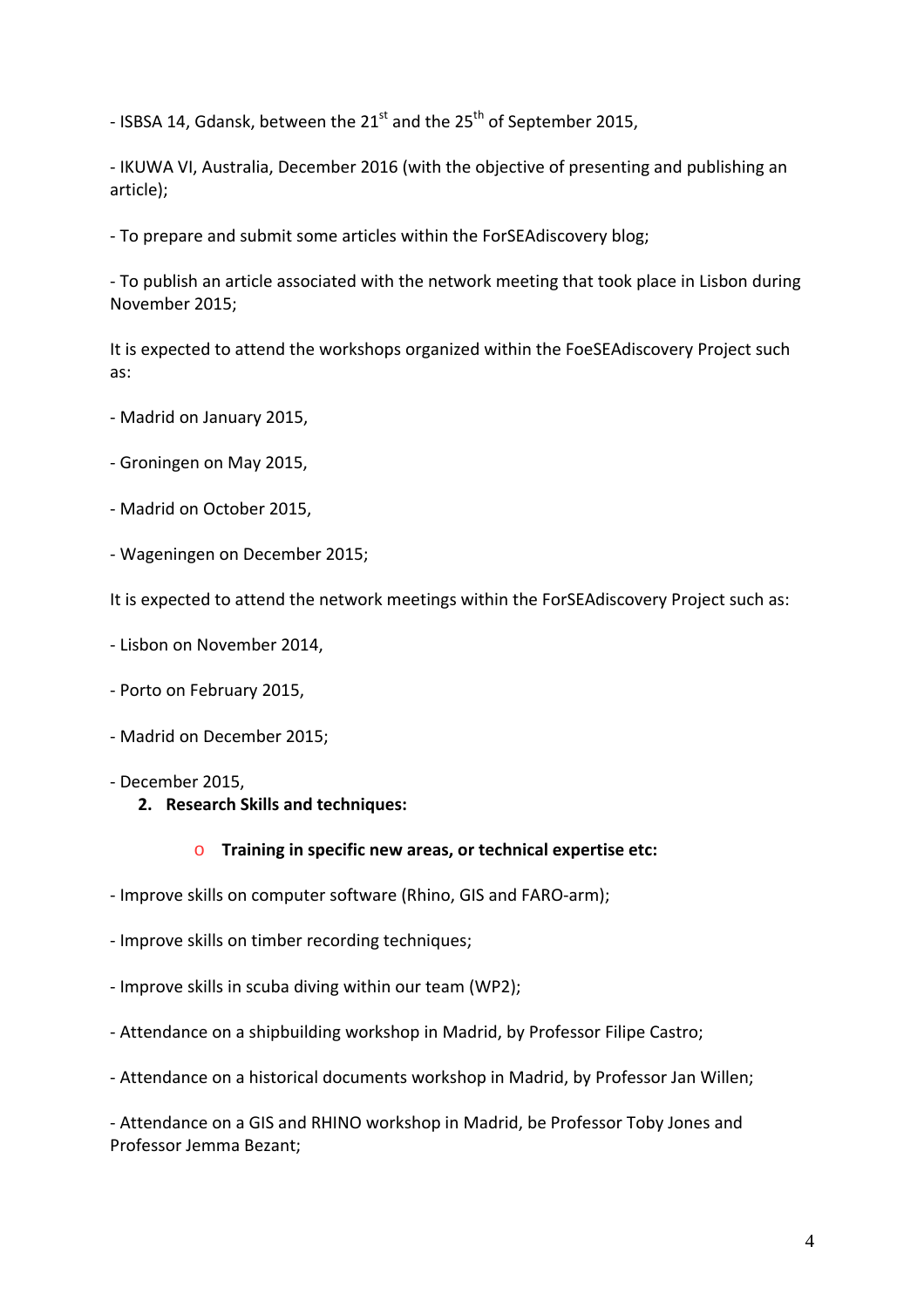- ‐ Scuba diving course in Portsmouth UK, by Andark Diving;
- ‐ Underwater campaign in Galicia during June, 2015;
- ‐ Timber recording workshop in Esposende during August, 2015;

## **3. Research management:**

- o **Fellowship or other funding applications planned (indicate name of award if known; include fellowships with entire funding periods, grants written/applied for/received, professional society presentation awards or travel awards, etc.)**
- − Nothing planed until this moment.

## **4. Communication skills:**

‐ To develop communication skills by participating in national and international conferences related with the ESR7 tasks in maritime archaeology and forest resources, to promote dissemination and increase both confidence and experience;

‐ Sign up for the Marie Curie Alumni and European Commission web pages;

‐ Create a profile at academia.edu as suggested by Professor Nigel Nayling and Professor Ana Crespo Solana;

### **5. Other professional training (course work, teaching activity):**

‐ Nothing planed until the moment (except the possibility of attending a shipbuilding workshop coordinated by Pat Tanner.

### **6. Anticipated networking opportunities**

International conferences such as IKUWA and ISBSA to promote and to have opportunity to meet, change ideas and learn with other specialists in the area of maritime archaeology and forest resources.

# **7. Other activities (community, etc) with professional relevance:**

‐ Arrange meetings with investigators as Dr. Amândio Barros and Dr. Nicole Devy‐Vareta, specialists on forest resources and Portuguese Dockyard studies. Also establish permanent contact with Professor Filipe Castro regarding shipbuilding subject (as it took place during March 2015);